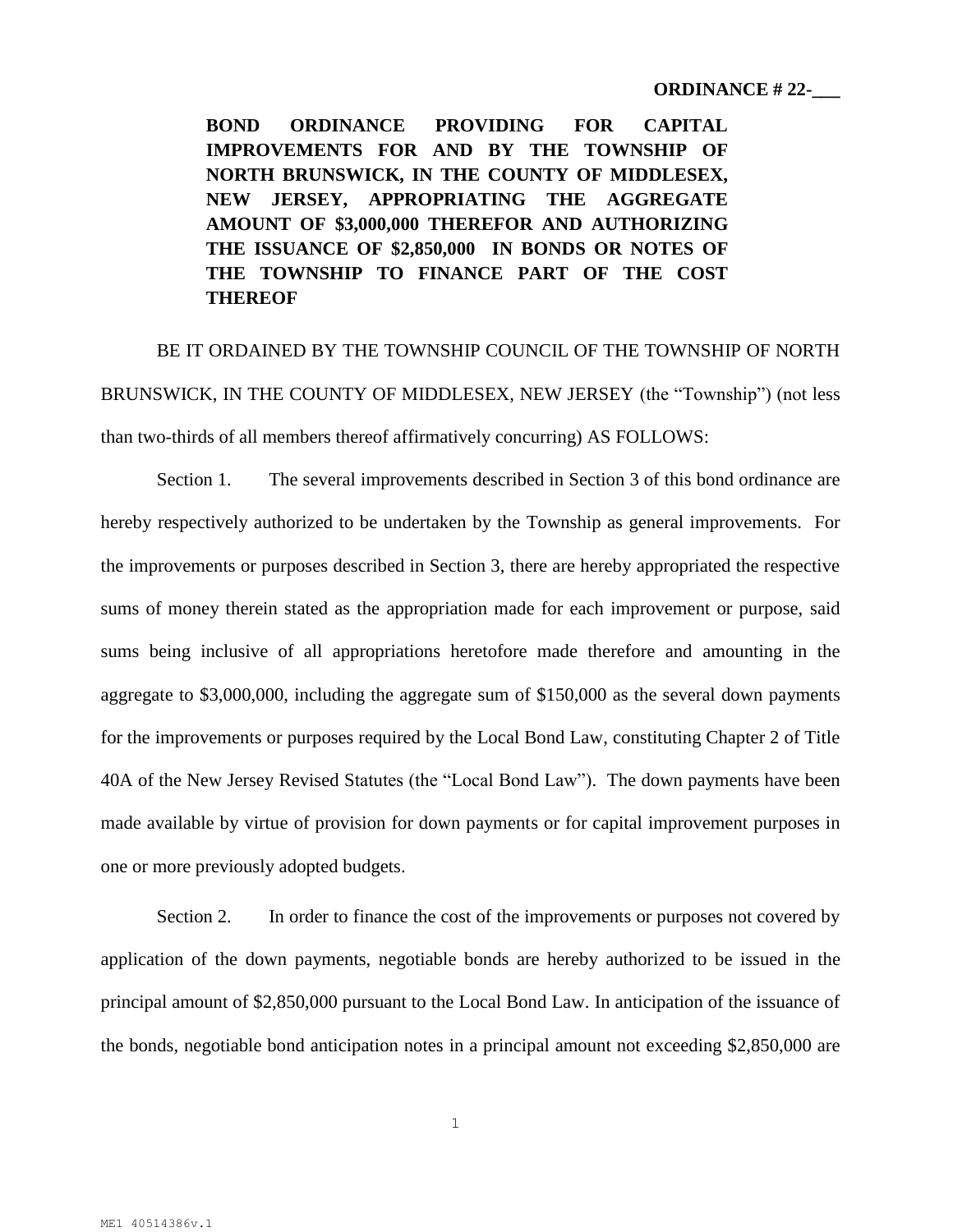hereby authorized to be issued pursuant to and within the limitations prescribed by the Local Bond Law.

Section 3. The improvements hereby authorized and the several purposes for which the bonds are to be issued, the estimated cost of each such improvement and the appropriation therefore, the estimated maximum amount of bonds or notes to be issued for each such improvement and the period of usefulness of each such improvement are respectively as follows:

| <b>Improvement</b> or<br><b>Purpose</b>                                                                                                     | Appropriation<br>and Estimated<br>Cost | <b>Estimated</b><br><b>Maximum</b><br><b>Amount of</b><br><b>Bonds</b> or<br><b>Notes</b> | Period of<br><b>Usefulness</b> |
|---------------------------------------------------------------------------------------------------------------------------------------------|----------------------------------------|-------------------------------------------------------------------------------------------|--------------------------------|
| Renovations and upgrades to municipal buildings including, but not<br>limited to, Municipal Complex Replacement of Roof and Gutter<br>Sytem | \$3,000,000                            | \$2,850,000                                                                               | 20 years                       |

The excess of the appropriations made for each of the improvements or purposes aforesaid over the estimated maximum amount of bonds or notes to be issued therefore, as above stated, is the amount of the down payment for each purpose.

The appropriations and estimated costs for the above improvements include all costs and materials necessary therefore and related or incidental thereto.

Section 4. All bond anticipation notes issued hereunder shall mature at such times as may be determined by the Chief Financial Officer; provided that no note shall mature later than one year from its date. The notes shall bear interest at such rate or rates and be in such form as may be determined by the Chief Financial Officer. The Chief Financial Officer shall determine all matters in connection with notes issued pursuant to this bond ordinance, and the Chief Financial Officer's signature upon the notes shall be conclusive evidence as to all such determinations. All notes issued hereunder may be renewed from time to time subject to the provisions of the Local Bond Law. The Chief Financial Officer is hereby authorized to sell part or all of the notes from time to time at public or private sale and to deliver them to the purchasers thereof upon receipt of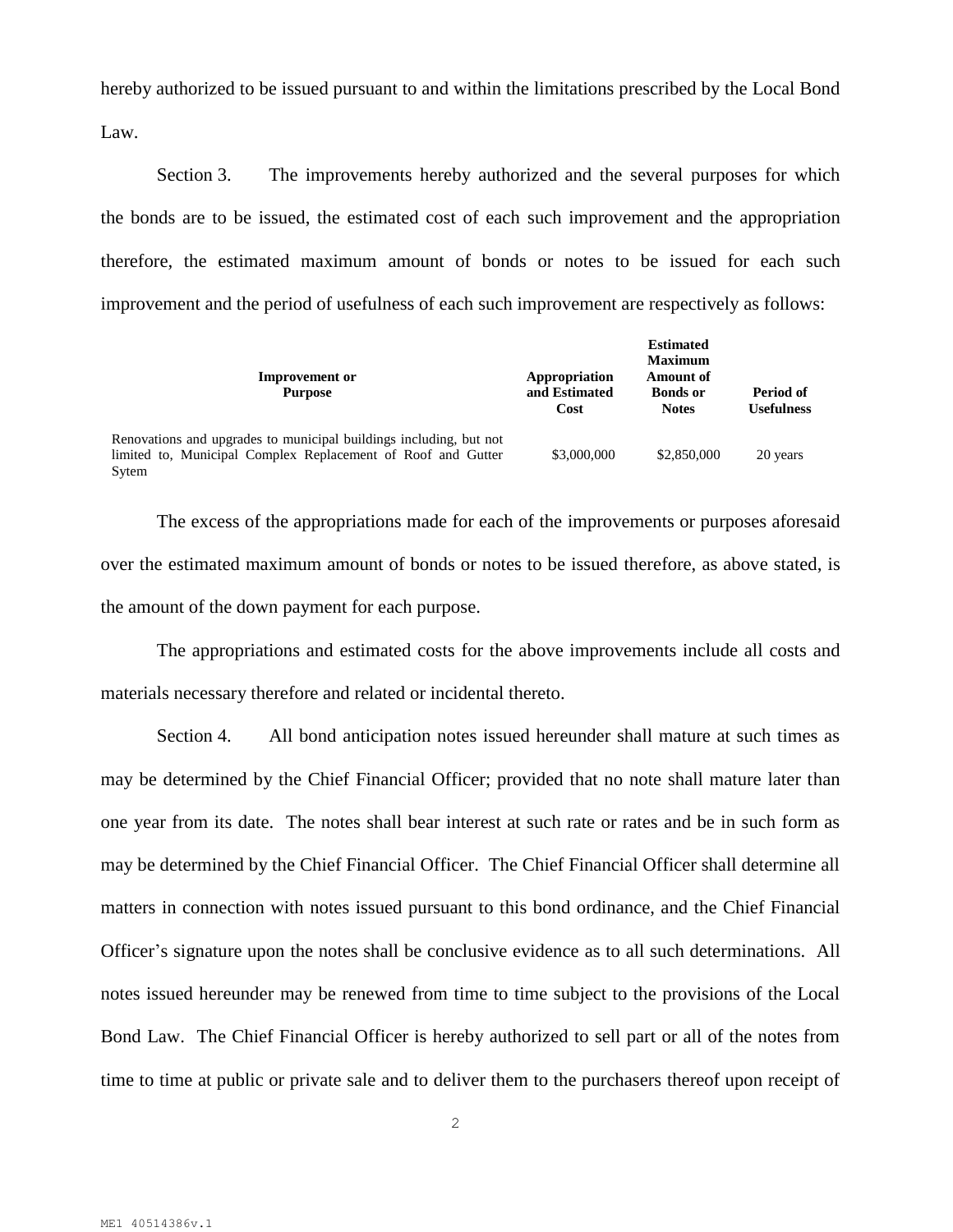payment of the purchase price plus accrued interest from their dates to the date of delivery thereof. The Chief Financial Officer is directed to report in writing to the governing body at the meeting next succeeding the date when any sale or delivery of the notes pursuant to this bond ordinance is made. Such report must include the amount, the description, the interest rate and the maturity schedule of the notes sold, the price obtained and the name of the purchaser.

Section 5. The capital budget of the Township is hereby amended to conform with the provisions of this bond ordinance to the extent of any inconsistency herewith and the resolutions promulgated by the Local Finance Board, as approved by the Director of the Division of Local Government Services are on file with the Clerk and are available there for public inspection.

Section 6. The following additional matters are hereby determined, declared, recited and stated:

(a) The purposes described in Section 3 of this bond ordinance are not current expenses and are each an improvement that the Township may lawfully undertake as a general improvement, and no part of the costs thereof has been or shall be specially assessed on property specially benefited thereby.

(b) The average period of usefulness, computed on the basis of the respective amounts of obligations authorized for each purpose and the reasonable life thereof within the limitations of the Local Bond Law, is 20 years**.**

(c) The Supplemental Debt Statement required by the Local Bond Law has been duly prepared and filed in the office of the Clerk, and an electronic copy thereof has been filed in the office of the Director of the Division of Local Government Services in the Department of Community Affairs of the State of New Jersey. Such statement shows that the gross debt of the Township as defined in the Local Bond Law is increased by the authorization of the bonds and

3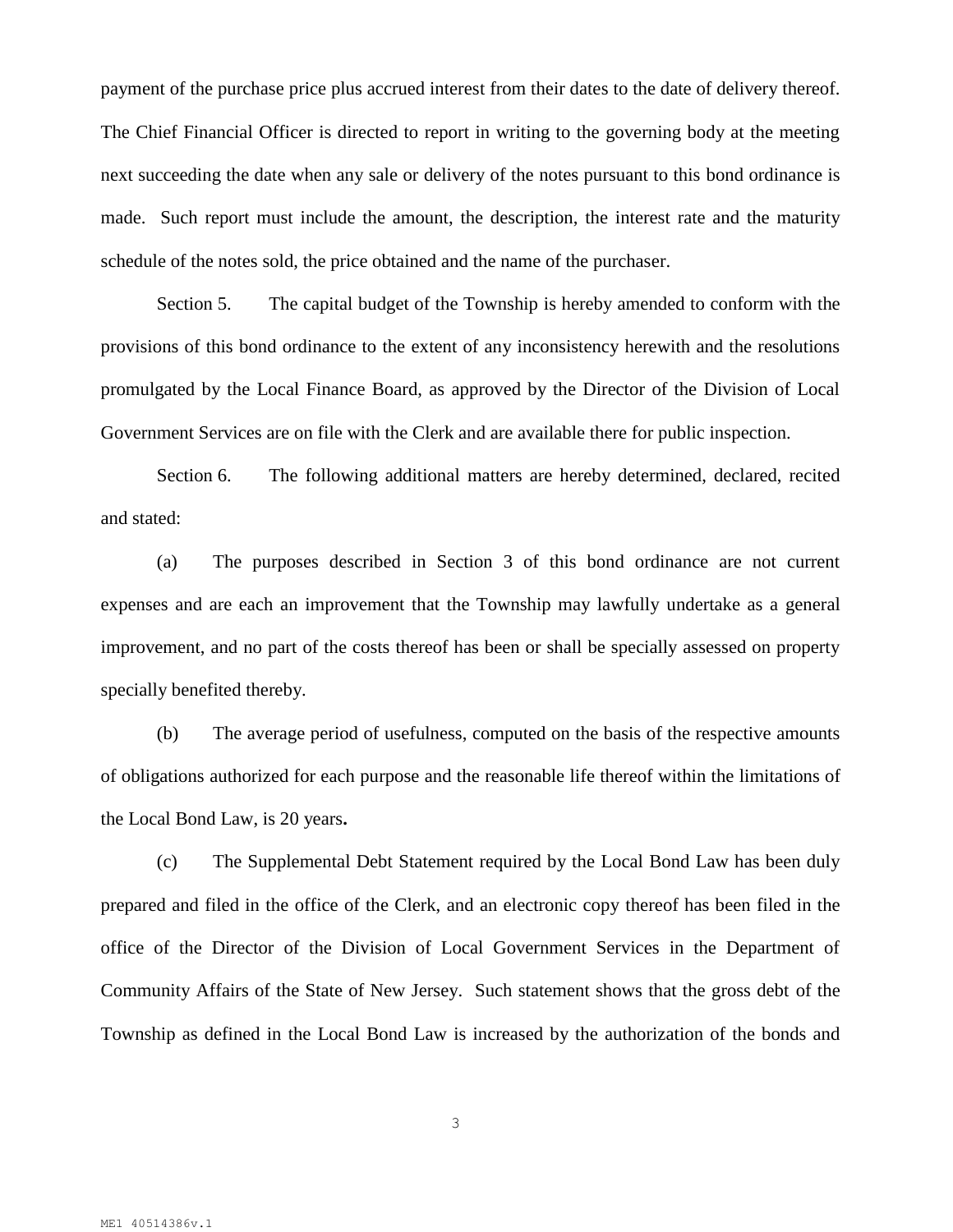notes provided for in this bond ordinance by \$2,850,000, and the obligations authorized herein will be within all debt limitations prescribed by the Local Bond Law.

(d) An aggregate amount not exceeding \$700,000 for items of expense listed in and permitted under Section 40A:2-20 of the Local Bond Law is included in the estimated costs indicated herein for the purposes or improvements.

Section 7. Any grant moneys received for the purposes described in Section 3 hereof shall be applied either to direct payment of the cost of the improvements or to payment of the obligations issued pursuant to this bond ordinance. The amount of obligations authorized but not issued hereunder shall be reduced to the extent that such funds are so used.

Section 8. The Chief Financial Officer of the Township is hereby authorized to prepare and to update from time to time as necessary a financial disclosure document to be distributed in connection with the sale of obligations of the Township and to execute such disclosure document on behalf of the Township. The Chief Financial Officer is further authorized to enter into the appropriate undertaking to provide secondary market disclosure on behalf of the Township pursuant to Rule 15(c)2-12 of the Securities and Exchange Commission (the "Rule") for the benefit of holders and beneficial owners of obligations of the Township and to amend such undertaking from time to time in connection with any change in law, or interpretation thereof, provided such undertaking is and continues to be, in the opinion of a nationally recognized bond counsel, consistent with the requirements of the Rule. In the event that the Township fails to comply with its undertaking, the Township shall not be liable for any monetary damages, and the remedy shall be limited to specific performance of the undertaking.

Section 9. The full faith and credit of the Township are hereby pledged to the punctual payment of the principal of and the interest on the obligations authorized by this bond ordinance. The obligations shall be direct, unlimited obligations of the Township, and the Township shall be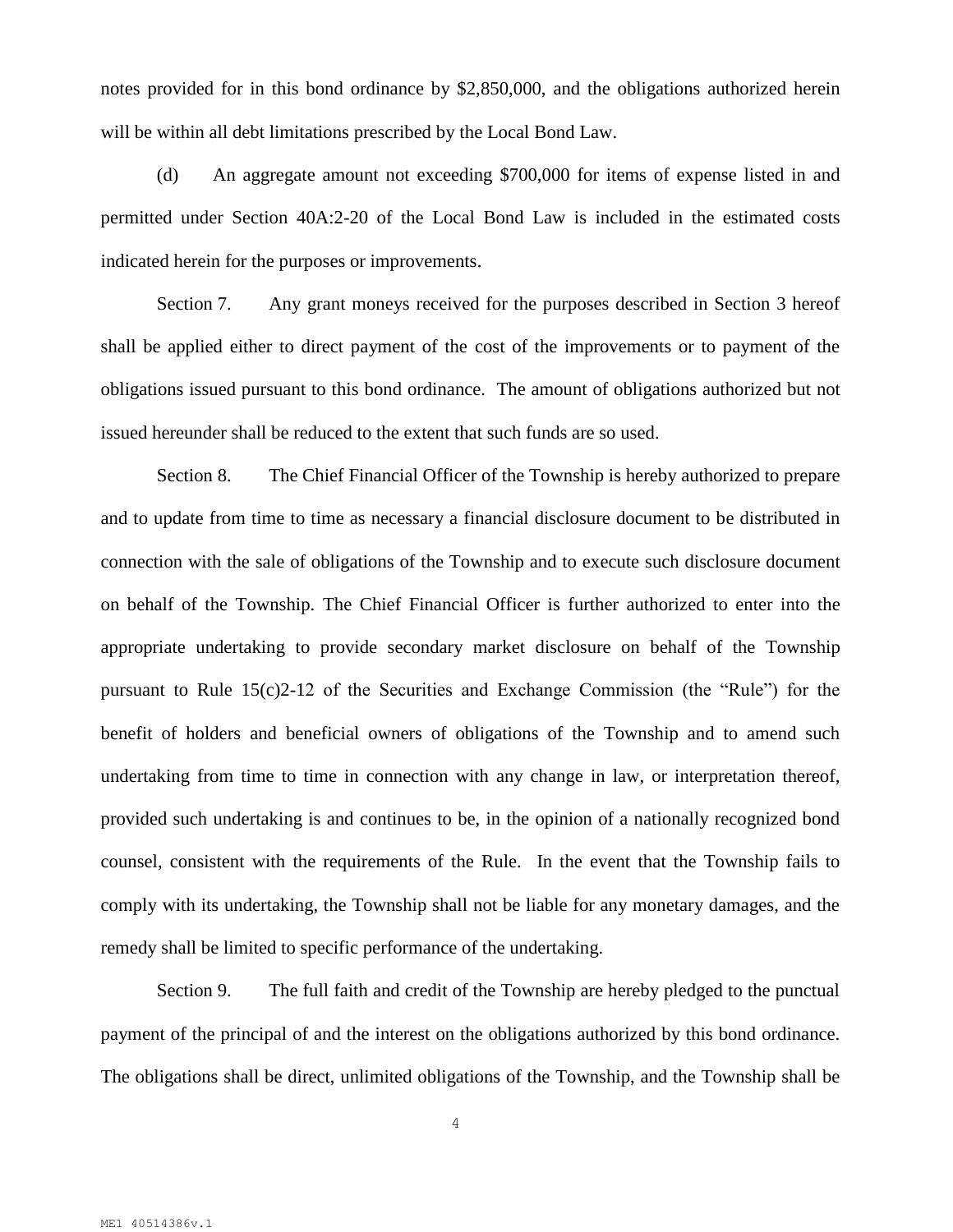obligated to levy ad valorem taxes upon all the taxable property within the jurisdiction of the Township for the payment of the obligations and the interest thereon without limitation as to rate or amount.

Section 10. The Township intends to issue bonds or notes to finance the cost of the improvements or purposes described in Section 3 of this bond ordinance. The Township expects that the maximum principal amount of bonds or notes which will be issued to finance the cost of the improvements or purposes described in Section 3 of this bond ordinance is \$2,850,000. If the Township incurs any such costs prior to the issuance of the bonds or notes, the Township intends to reimburse itself for such expenditures with the proceeds of the bonds or notes.

Section 11. This bond ordinance shall take effect twenty (20) days after the first publication thereof after final adoption, as provided by the Local Bond Law.

Approved  $\Box$  Yes  $\Box$  No

Rejected  $\Box$  Yes  $\Box$  No

Francis "Mac" Womack III, Mayor Township of North Brunswick

Reconsidered by Council

Override Vote  $\Box$  Yes  $\Box$  No

Council President Clerk, Township of North Brunswick